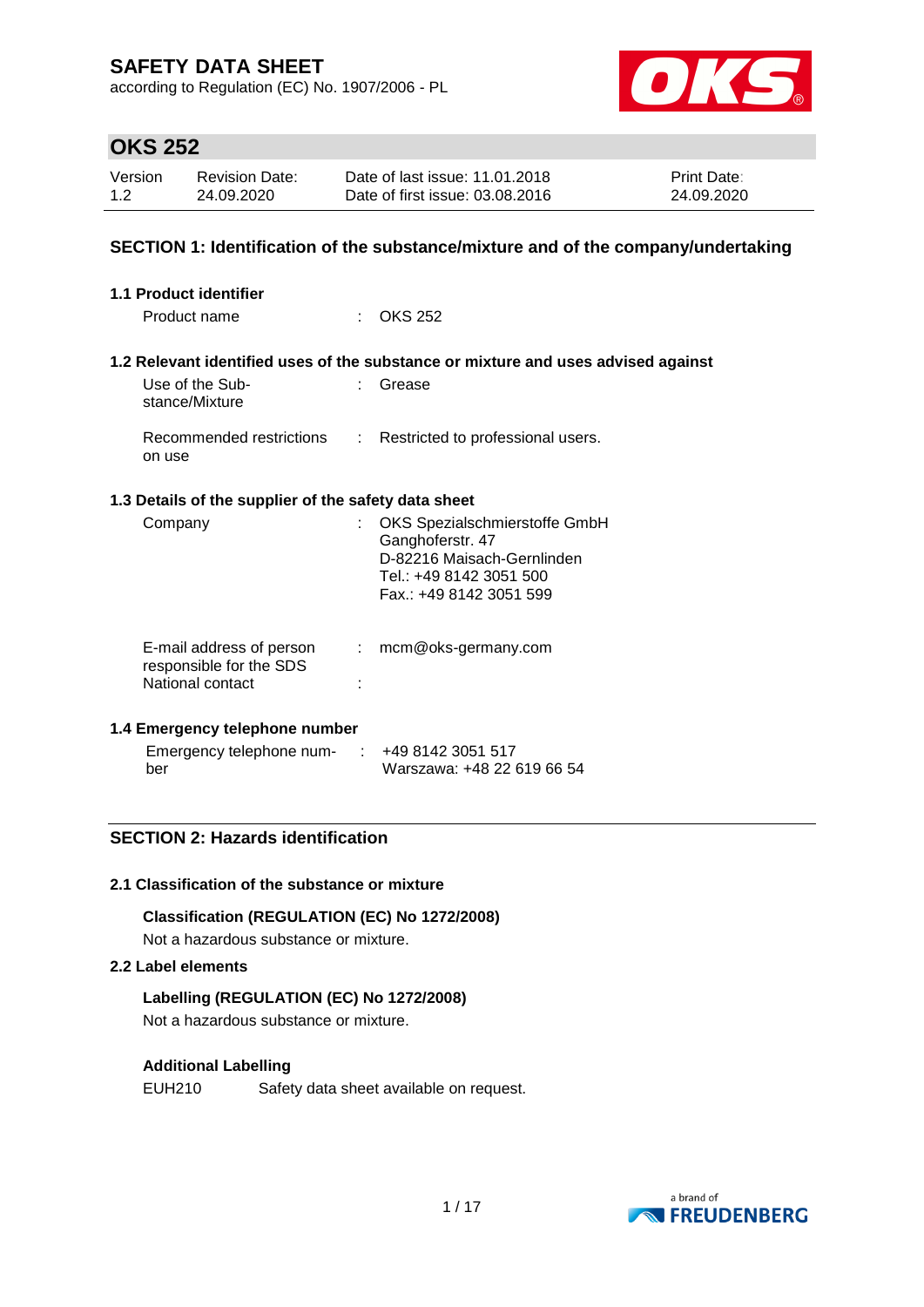according to Regulation (EC) No. 1907/2006 - PL



## **OKS 252**

| Version | <b>Revision Date:</b> | Date of last issue: 11.01.2018  | <b>Print Date:</b> |
|---------|-----------------------|---------------------------------|--------------------|
| 1.2     | 24.09.2020            | Date of first issue: 03.08.2016 | 24.09.2020         |

#### **2.3 Other hazards**

This substance/mixture contains no components considered to be either persistent, bioaccumulative and toxic (PBT), or very persistent and very bioaccumulative (vPvB) at levels of 0.1% or higher.

### **SECTION 3: Composition/information on ingredients**

#### **3.2 Mixtures**

Chemical nature : solid lubricant polyalkylene glycol oil silicate

#### **Components**

| Chemical name   | CAS-No.<br>EC-No.<br>Index-No.<br><b>Registration number</b> | Classification    | Concentration<br>limits<br>M-Factor<br><b>Notes</b> | Concentration<br>(% w/w) |
|-----------------|--------------------------------------------------------------|-------------------|-----------------------------------------------------|--------------------------|
| sodium benzoate | 532-32-1<br>208-534-8<br>01-2119460683-35-<br><b>XXXX</b>    | Eye Irrit.2; H319 |                                                     | $>= 1 - < 10$            |

For explanation of abbreviations see section 16.

### **SECTION 4: First aid measures**

### **4.1 Description of first aid measures**

| If inhaled              | : Remove person to fresh air. If signs/symptoms continue, get<br>medical attention.<br>Keep patient warm and at rest.<br>If unconscious, place in recovery position and seek medical<br>advice.<br>Keep respiratory tract clear.<br>If breathing is irregular or stopped, administer artificial respira-<br>tion. |
|-------------------------|-------------------------------------------------------------------------------------------------------------------------------------------------------------------------------------------------------------------------------------------------------------------------------------------------------------------|
| In case of skin contact | : Remove contaminated clothing. If irritation develops, get med-<br>ical attention.<br>Wash off with soap and water.<br>Wash clothing before reuse.<br>Thoroughly clean shoes before reuse.                                                                                                                       |
| In case of eye contact  | : Rinse immediately with plenty of water, also under the eyelids,<br>for at least 10 minutes.<br>If eye irritation persists, consult a specialist.                                                                                                                                                                |

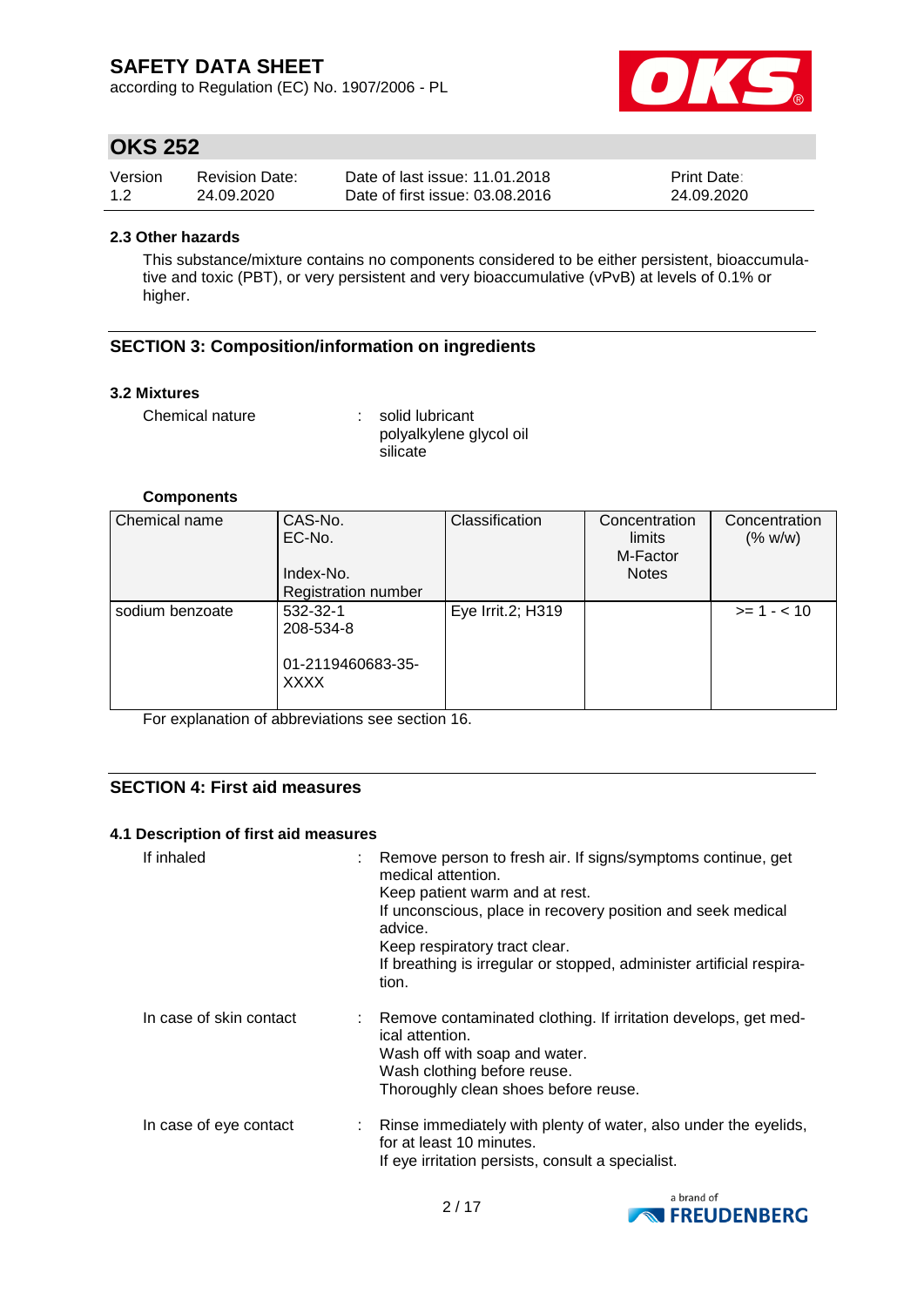according to Regulation (EC) No. 1907/2006 - PL



# **OKS 252**

| Version<br>1.2 | <b>Revision Date:</b><br>24.09.2020 | Date of last issue: 11.01.2018<br>Date of first issue: 03.08.2016                                                                                                                                                                                                 |                                                                                                                          | <b>Print Date:</b><br>24.09.2020 |  |  |
|----------------|-------------------------------------|-------------------------------------------------------------------------------------------------------------------------------------------------------------------------------------------------------------------------------------------------------------------|--------------------------------------------------------------------------------------------------------------------------|----------------------------------|--|--|
| If swallowed   |                                     | $\therefore$ Move the victim to fresh air.<br>If unconscious, place in recovery position and seek medical<br>advice.<br>Keep respiratory tract clear.<br>Do not induce vomiting without medical advice.<br>Never give anything by mouth to an unconscious person. |                                                                                                                          |                                  |  |  |
|                |                                     |                                                                                                                                                                                                                                                                   | 4.2 Most important symptoms and effects, both acute and delayed                                                          |                                  |  |  |
| Symptoms       |                                     |                                                                                                                                                                                                                                                                   | : No information available.                                                                                              |                                  |  |  |
| <b>Risks</b>   |                                     |                                                                                                                                                                                                                                                                   | None known.                                                                                                              |                                  |  |  |
| Treatment      |                                     |                                                                                                                                                                                                                                                                   | 4.3 Indication of any immediate medical attention and special treatment needed<br>$\therefore$ No information available. |                                  |  |  |

### **SECTION 5: Firefighting measures**

#### **5.1 Extinguishing media**

| Suitable extinguishing media      | Use water spray, alcohol-resistant foam, dry chemical or car-<br>bon dioxide. |
|-----------------------------------|-------------------------------------------------------------------------------|
| Unsuitable extinguishing<br>media | : High volume water jet                                                       |

### **5.2 Special hazards arising from the substance or mixture**

| Specific hazards during fire-<br>fighting | : Fire may cause evolution of:<br>Carbon oxides |
|-------------------------------------------|-------------------------------------------------|
|                                           | Metal oxides                                    |
|                                           | Nitrogen oxides (NOx)                           |
|                                           | Oxides of phosphorus                            |

### **5.3 Advice for firefighters**

| Special protective equipment<br>for firefighters | In the event of fire, wear self-contained breathing apparatus.<br>Use personal protective equipment. Exposure to decomposi-<br>tion products may be a hazard to health. |
|--------------------------------------------------|-------------------------------------------------------------------------------------------------------------------------------------------------------------------------|
| Further information                              | : Standard procedure for chemical fires.                                                                                                                                |

### **SECTION 6: Accidental release measures**

| 6.1 Personal precautions, protective equipment and emergency procedures |  |                                                                                                   |  |  |  |
|-------------------------------------------------------------------------|--|---------------------------------------------------------------------------------------------------|--|--|--|
| Personal precautions                                                    |  | Evacuate personnel to safe areas.<br>Use the indicated respiratory protection if the occupational |  |  |  |

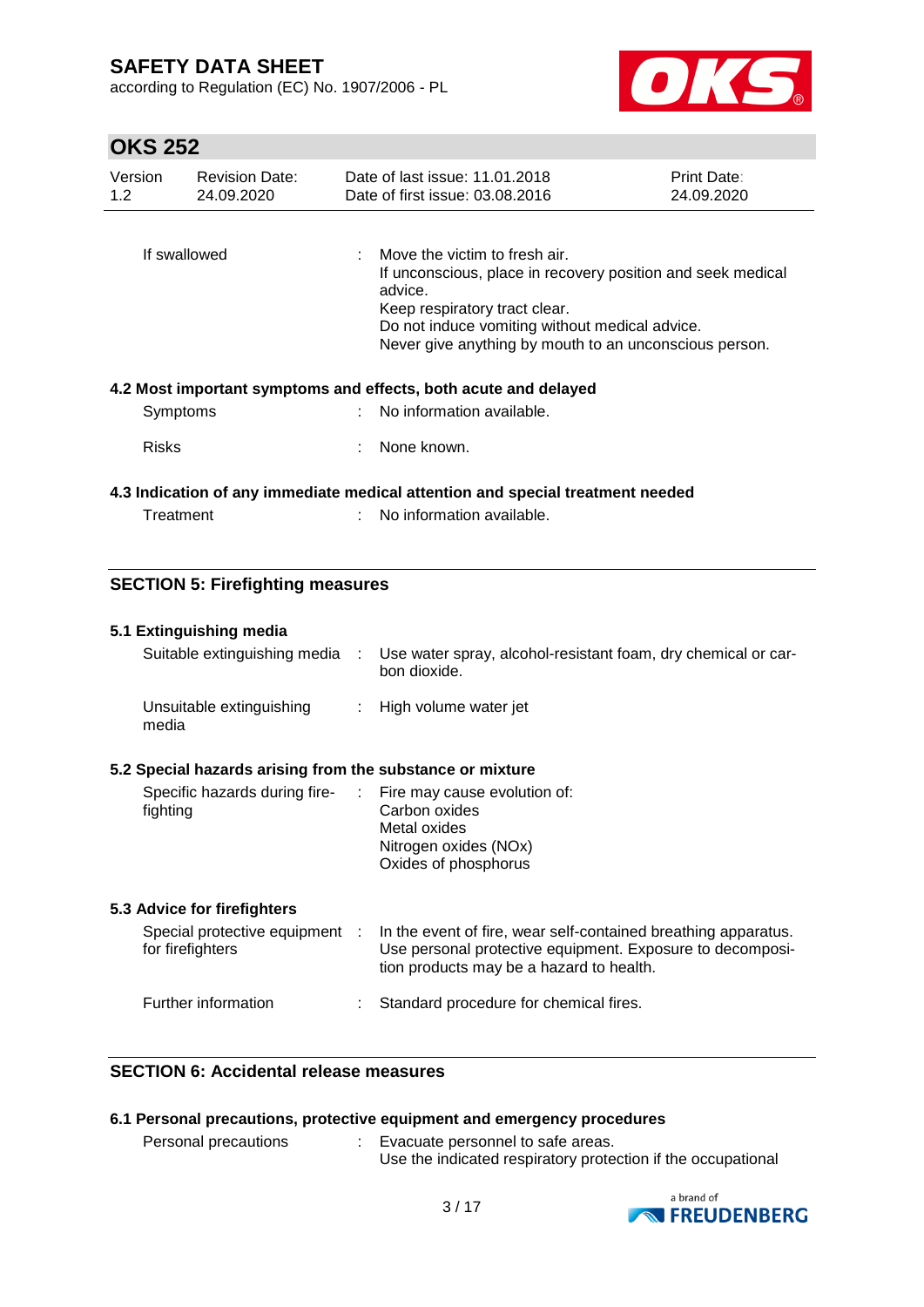according to Regulation (EC) No. 1907/2006 - PL



| Version<br>1.2 | <b>Revision Date:</b><br>24.09.2020                                      | Date of last issue: 11.01.2018<br>Date of first issue: 03.08.2016                                                                                                                                                                                                                                                                                                                                                                        | Print Date:<br>24.09.2020 |
|----------------|--------------------------------------------------------------------------|------------------------------------------------------------------------------------------------------------------------------------------------------------------------------------------------------------------------------------------------------------------------------------------------------------------------------------------------------------------------------------------------------------------------------------------|---------------------------|
|                |                                                                          | exposure limit is exceeded and/or in case of product release<br>(dust).<br>Do not breathe vapours, aerosols.<br>Refer to protective measures listed in sections 7 and 8.                                                                                                                                                                                                                                                                 |                           |
|                |                                                                          |                                                                                                                                                                                                                                                                                                                                                                                                                                          |                           |
|                | <b>6.2 Environmental precautions</b><br><b>Environmental precautions</b> | Do not allow contact with soil, surface or ground water.<br>If the product contaminates rivers and lakes or drains inform<br>respective authorities.                                                                                                                                                                                                                                                                                     |                           |
|                |                                                                          | 6.3 Methods and material for containment and cleaning up                                                                                                                                                                                                                                                                                                                                                                                 |                           |
|                | Methods for cleaning up                                                  | Clean up promptly by sweeping or vacuum.<br>Keep in suitable, closed containers for disposal.                                                                                                                                                                                                                                                                                                                                            |                           |
|                | 6.4 Reference to other sections                                          |                                                                                                                                                                                                                                                                                                                                                                                                                                          |                           |
|                | For personal protection see section 8.                                   |                                                                                                                                                                                                                                                                                                                                                                                                                                          |                           |
|                | <b>SECTION 7: Handling and storage</b>                                   |                                                                                                                                                                                                                                                                                                                                                                                                                                          |                           |
|                |                                                                          |                                                                                                                                                                                                                                                                                                                                                                                                                                          |                           |
|                | 7.1 Precautions for safe handling                                        |                                                                                                                                                                                                                                                                                                                                                                                                                                          |                           |
|                | Advice on safe handling                                                  | Avoid contact with skin and eyes.<br>For personal protection see section 8.<br>Smoking, eating and drinking should be prohibited in the ap-<br>plication area.<br>Wash hands and face before breaks and immediately after<br>handling the product.<br>Do not ingest.<br>Do not repack.<br>These safety instructions also apply to empty packaging which<br>may still contain product residues.<br>Keep container closed when not in use. |                           |
|                | Hygiene measures                                                         | Wash face, hands and any exposed skin thoroughly after<br>handling.                                                                                                                                                                                                                                                                                                                                                                      |                           |
|                |                                                                          | 7.2 Conditions for safe storage, including any incompatibilities                                                                                                                                                                                                                                                                                                                                                                         |                           |
|                | Requirements for storage                                                 | Store in original container. Keep container closed when not in                                                                                                                                                                                                                                                                                                                                                                           |                           |
|                | areas and containers                                                     | use. Keep in a dry, cool and well-ventilated place. Containers<br>which are opened must be carefully resealed and kept upright<br>to prevent leakage. Store in accordance with the particular<br>national regulations. Keep in properly labelled containers.                                                                                                                                                                             |                           |
|                | 7.3 Specific end use(s)                                                  |                                                                                                                                                                                                                                                                                                                                                                                                                                          |                           |
|                | Specific use(s)                                                          | Specific instructions for handling, not required.                                                                                                                                                                                                                                                                                                                                                                                        |                           |

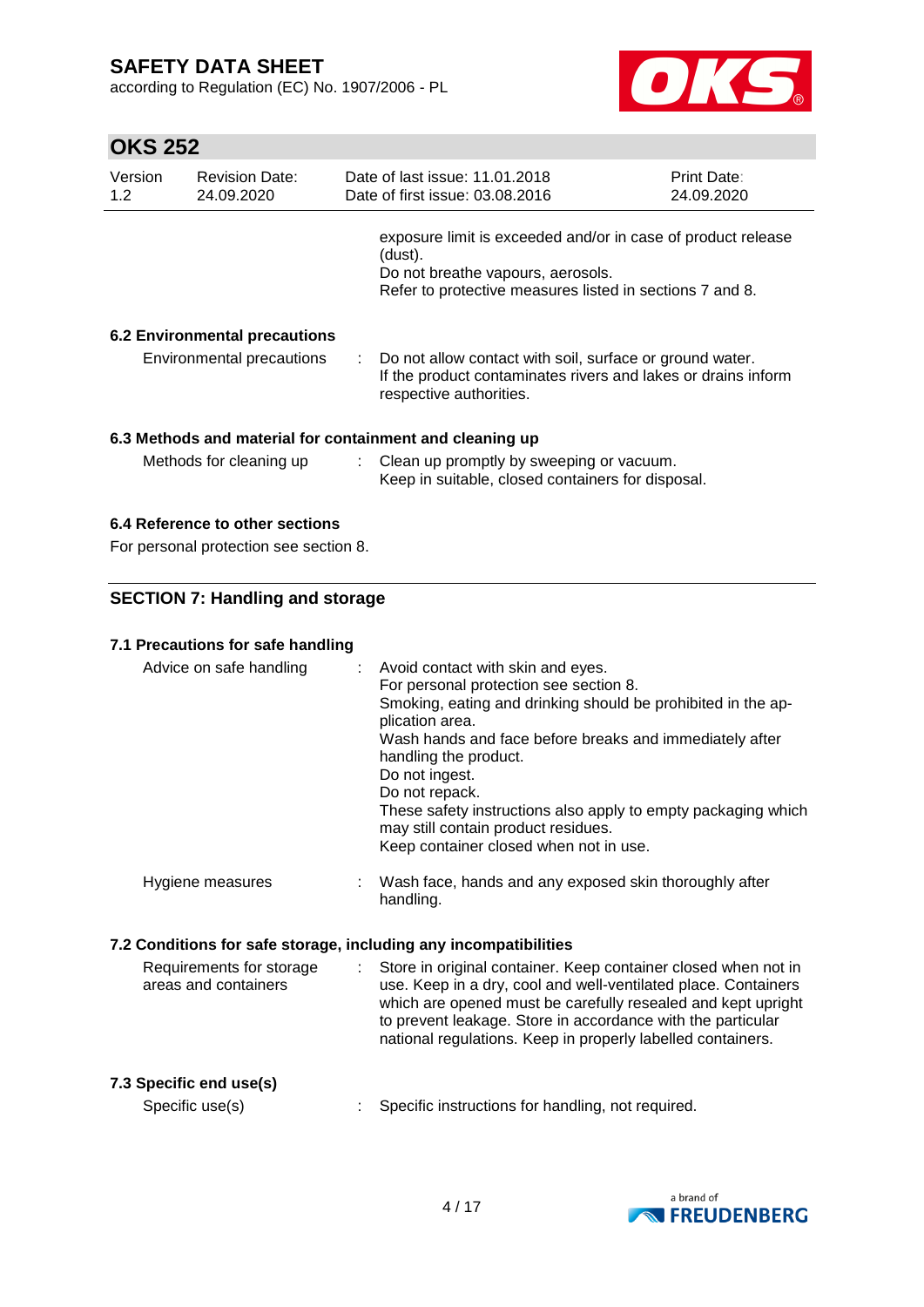according to Regulation (EC) No. 1907/2006 - PL



## **OKS 252**

| Version | <b>Revision Date:</b> | Date of last issue: 11.01.2018  | <b>Print Date:</b> |
|---------|-----------------------|---------------------------------|--------------------|
| 1.2     | 24.09.2020            | Date of first issue: 03.08.2016 | 24.09.2020         |

### **SECTION 8: Exposure controls/personal protection**

#### **8.1 Control parameters**

Contains no substances with occupational exposure limit values.

#### **Derived No Effect Level (DNEL) according to Regulation (EC) No. 1907/2006:**

| Substance name                           | End Use   | Exposure routes | Potential health ef-<br>fects | Value                 |
|------------------------------------------|-----------|-----------------|-------------------------------|-----------------------|
| Polypropylene glycol<br>(40) butyl ether | Workers   | Inhalation      | Long-term systemic<br>effects | $2,9$ mg/m $3$        |
|                                          | Workers   | Skin contact    | Long-term systemic<br>effects | $0,83$ mg/kg          |
|                                          | Consumers | Skin contact    | Long-term systemic<br>effects | $0,42$ mg/kg          |
|                                          | Consumers | Ingestion       | Long-term systemic<br>effects | $0,42$ mg/kg          |
|                                          | Consumers | Ingestion       | Acute systemic ef-<br>fects   | $2,5$ mg/kg           |
| sodium benzoate                          | Workers   | Inhalation      | Long-term systemic<br>effects | $3$ mg/m $3$          |
|                                          | Workers   | Inhalation      | Long-term local ef-<br>fects  | $0,1 \, \text{mg/m3}$ |
|                                          | Workers   | Skin contact    | Long-term systemic<br>effects | 62,5 mg/kg<br>bw/day  |

### **Predicted No Effect Concentration (PNEC) according to Regulation (EC) No. 1907/2006:**

| Substance name                  | <b>Environmental Compartment</b>          | Value                    |
|---------------------------------|-------------------------------------------|--------------------------|
| Polypropylene glycol (40) butyl | Fresh water                               | 0,333 mg/l               |
| ether                           |                                           |                          |
|                                 | Marine water                              | 0,0333 mg/l              |
|                                 | Intermittent use/release                  | 3,33 mg/l                |
|                                 | Microbiological Activity in Sewage Treat- | 100 mg/l                 |
|                                 | ment Systems                              |                          |
|                                 | Fresh water sediment                      | 5,02 mg/kg               |
|                                 | Marine sediment                           | $0,502$ mg/kg            |
|                                 | Soil                                      | $0,809$ mg/kg            |
| sodium benzoate                 | Fresh water                               | $0,13$ mg/l              |
|                                 | Marine water                              | 0,013 mg/l               |
|                                 | Intermittent use/release                  | $0,305$ mg/l             |
|                                 | Microbiological Activity in Sewage Treat- | 10 mg/l                  |
|                                 | ment Systems                              |                          |
|                                 | Fresh water sediment                      | 1,76 mg/kg               |
|                                 | Marine sediment                           | $\overline{0,}176$ mg/kg |
|                                 | Soil                                      | $0,276$ mg/kg dry        |
|                                 |                                           | weight (d.w.)            |
|                                 | Oral                                      | 300 mg/kg                |

### **8.2 Exposure controls**

#### **Engineering measures**

none

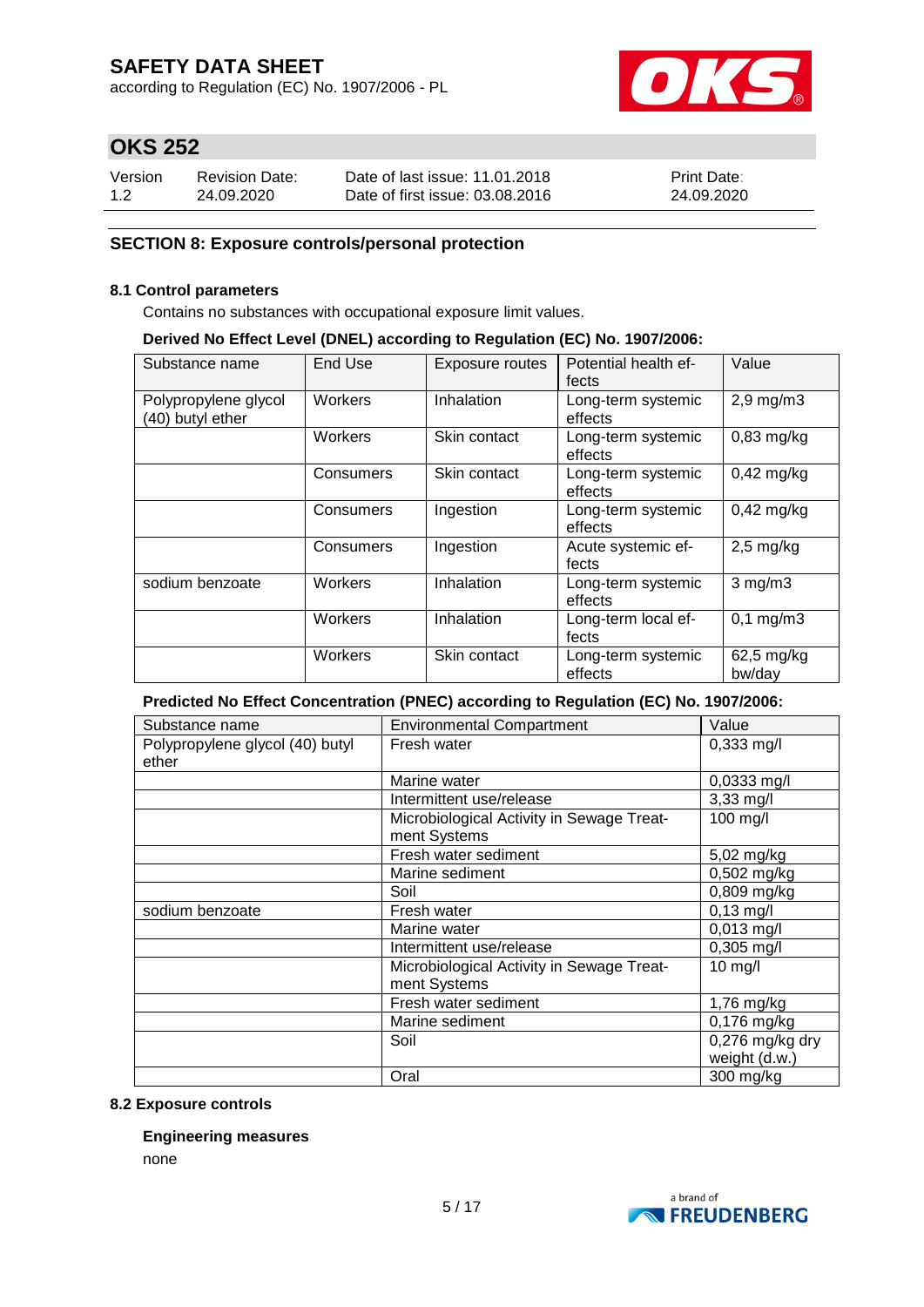according to Regulation (EC) No. 1907/2006 - PL



# **OKS 252**

| Version<br>1.2 |                               | <b>Revision Date:</b><br>24.09.2020                                   |  | Date of last issue: 11.01.2018<br>Date of first issue: 03.08.2016                                                                                                                                                                                                                                                                                                            | Print Date:<br>24.09.2020 |  |  |  |
|----------------|-------------------------------|-----------------------------------------------------------------------|--|------------------------------------------------------------------------------------------------------------------------------------------------------------------------------------------------------------------------------------------------------------------------------------------------------------------------------------------------------------------------------|---------------------------|--|--|--|
|                | Personal protective equipment |                                                                       |  |                                                                                                                                                                                                                                                                                                                                                                              |                           |  |  |  |
|                |                               | Eye protection                                                        |  | Tightly fitting safety goggles                                                                                                                                                                                                                                                                                                                                               |                           |  |  |  |
|                |                               | Hand protection<br>Material<br>Break through time<br>Protective index |  | Nitrile rubber<br>$>10$ min<br>Class 1                                                                                                                                                                                                                                                                                                                                       |                           |  |  |  |
|                |                               | Remarks                                                               |  | For prolonged or repeated contact use protective gloves. The<br>break through time depends amongst other things on the<br>material, the thickness and the type of glove and therefore<br>has to be measured for each case.<br>The selected protective gloves have to satisfy the specifica-<br>tions of Regulation (EU) 2016/425 and the standard EN 374<br>derived from it. |                           |  |  |  |
|                |                               | Respiratory protection                                                |  | Not required; except in case of aerosol formation.                                                                                                                                                                                                                                                                                                                           |                           |  |  |  |
|                | Filter type                   |                                                                       |  | Filter type P                                                                                                                                                                                                                                                                                                                                                                |                           |  |  |  |
|                |                               | Protective measures                                                   |  | The type of protective equipment must be selected according<br>to the concentration and amount of the dangerous substance<br>at the specific workplace.<br>Choose body protection in relation to its type, to the concen-<br>tration and amount of dangerous substances, and to the spe-<br>cific work-place.                                                                |                           |  |  |  |

## **SECTION 9: Physical and chemical properties**

### **9.1 Information on basic physical and chemical properties**

| Appearance                  |    | paste             |
|-----------------------------|----|-------------------|
| Colour                      | t. | grey              |
| Odour                       |    | characteristic    |
| <b>Odour Threshold</b>      |    | No data available |
|                             |    |                   |
| рH                          |    | No data available |
| Melting point/range         |    | No data available |
| Boiling point/boiling range | t. | No data available |
| Flash point                 |    | Not applicable    |
| Evaporation rate            |    | No data available |

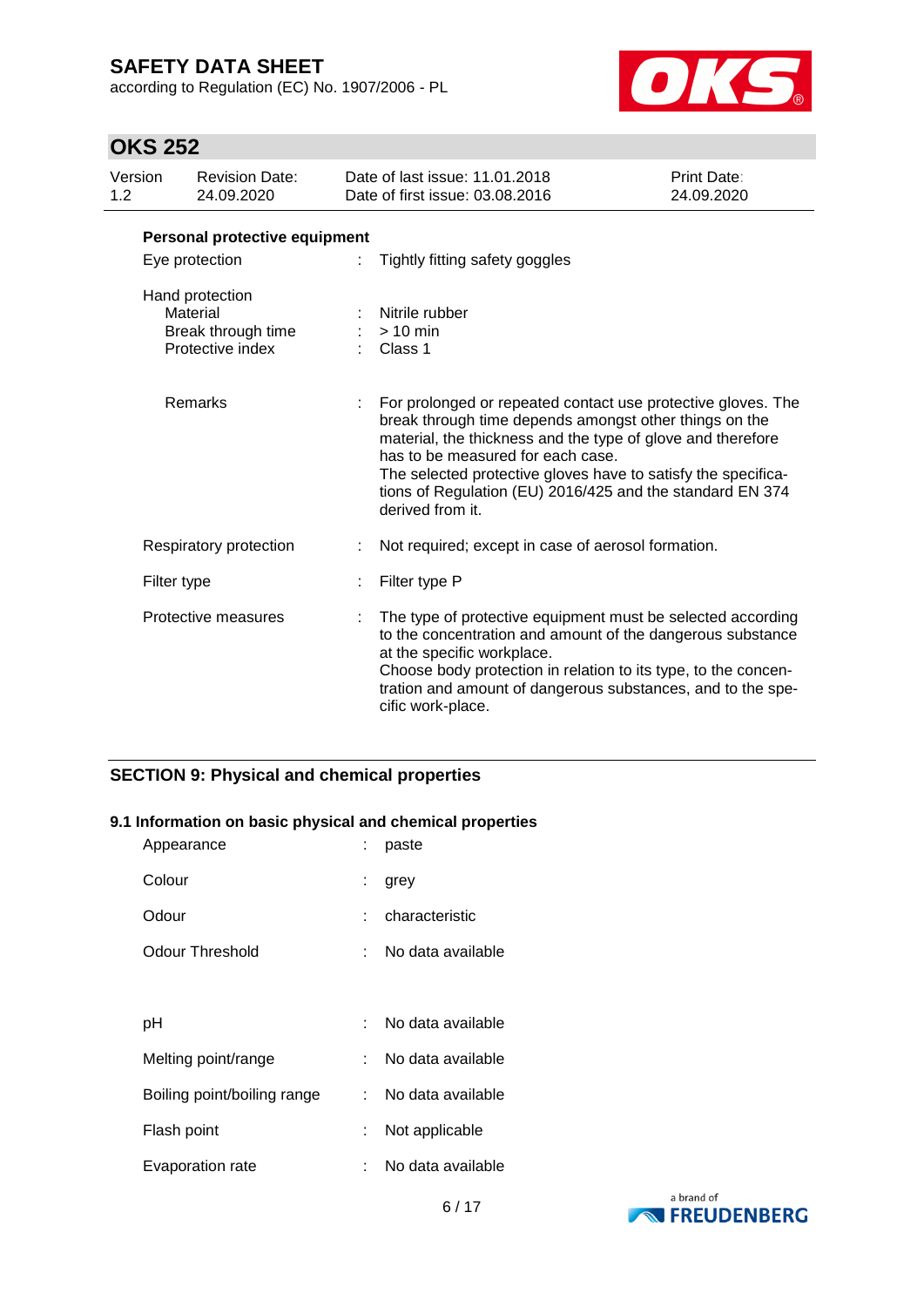according to Regulation (EC) No. 1907/2006 - PL



| Version<br>1.2 |                     | <b>Revision Date:</b><br>24.09.2020                 |                       | Date of last issue: 11.01.2018<br>Date of first issue: 03.08.2016       | Print Date:<br>24.09.2020 |
|----------------|---------------------|-----------------------------------------------------|-----------------------|-------------------------------------------------------------------------|---------------------------|
|                |                     |                                                     |                       |                                                                         |                           |
|                |                     | Flammability (solid, gas)                           | ÷                     | <b>Combustible Solids</b>                                               |                           |
|                |                     | Upper explosion limit / Upper<br>flammability limit | ÷                     | No data available                                                       |                           |
|                |                     | Lower explosion limit / Lower<br>flammability limit | ÷.                    | No data available                                                       |                           |
|                |                     | Vapour pressure                                     |                       | < 0,001 hPa (20 °C)                                                     |                           |
|                |                     | Relative vapour density                             |                       | No data available                                                       |                           |
|                |                     | Relative density                                    | ÷.                    | 1,58 $(20 °C)$<br>Reference substance: Water<br>The value is calculated |                           |
|                | Density             |                                                     | $\mathbb{Z}^{\times}$ | 1,58 g/cm3<br>(20 °C)                                                   |                           |
|                | <b>Bulk density</b> |                                                     |                       | No data available                                                       |                           |
|                | Solubility(ies)     | Water solubility                                    |                       | insoluble                                                               |                           |
|                |                     | Solubility in other solvents                        | ÷                     | No data available                                                       |                           |
|                | octanol/water       | Partition coefficient: n-                           |                       | No data available                                                       |                           |
|                |                     | Auto-ignition temperature                           | ÷                     | No data available                                                       |                           |
|                |                     | Decomposition temperature                           | ÷                     | No data available                                                       |                           |
|                | Viscosity           | Viscosity, dynamic                                  |                       | : No data available                                                     |                           |
|                |                     | Viscosity, kinematic                                |                       | No data available                                                       |                           |
|                |                     | <b>Explosive properties</b>                         |                       | Not explosive                                                           |                           |
|                |                     | Oxidizing properties                                |                       | No data available                                                       |                           |
|                |                     | 9.2 Other information                               |                       |                                                                         |                           |
|                |                     | Sublimation point                                   |                       | No data available                                                       |                           |
|                | Self-ignition       |                                                     |                       | No data available                                                       |                           |

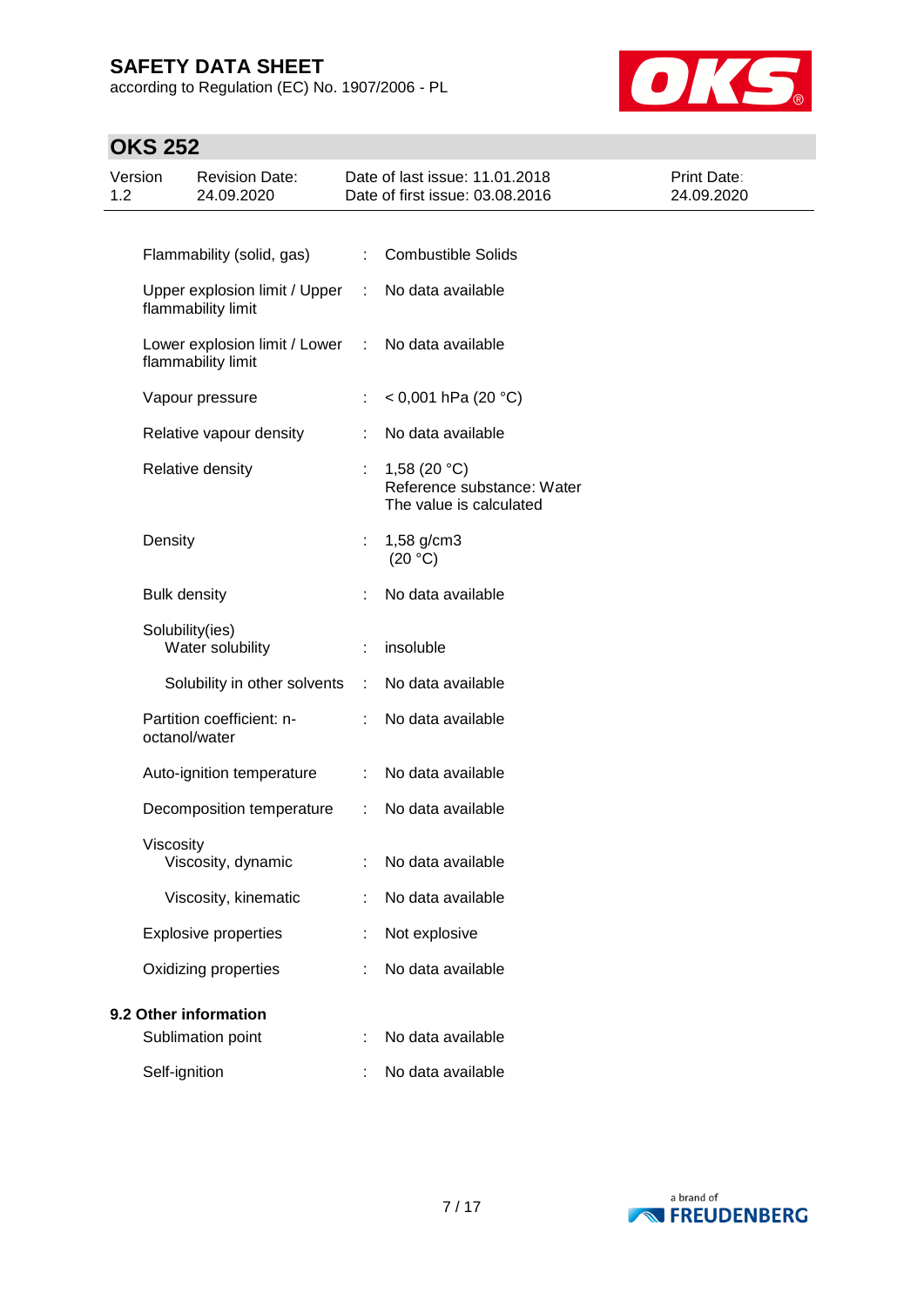according to Regulation (EC) No. 1907/2006 - PL



## **OKS 252**

| Version | <b>Revision Date:</b> | Date of last issue: 11.01.2018  | <b>Print Date:</b> |
|---------|-----------------------|---------------------------------|--------------------|
| 1.2     | 24.09.2020            | Date of first issue: 03.08.2016 | 24.09.2020         |
|         |                       |                                 |                    |

### **SECTION 10: Stability and reactivity**

#### **10.1 Reactivity**

No hazards to be specially mentioned.

#### **10.2 Chemical stability**

Stable under normal conditions.

### **10.3 Possibility of hazardous reactions**

Hazardous reactions : No dangerous reaction known under conditions of normal use.

### **10.4 Conditions to avoid**

Conditions to avoid : No conditions to be specially mentioned.

### **10.5 Incompatible materials**

Materials to avoid : No materials to be especially mentioned.

### **10.6 Hazardous decomposition products**

No decomposition if stored and applied as directed.

### **SECTION 11: Toxicological information**

### **11.1 Information on toxicological effects**

| <b>Acute toxicity</b>                        |    |                                                      |
|----------------------------------------------|----|------------------------------------------------------|
| <b>Product:</b><br>Acute inhalation toxicity | ÷  | Remarks: This information is not available.          |
| Acute dermal toxicity                        | t. | Remarks: This information is not available.          |
| Components:                                  |    |                                                      |
| sodium benzoate:                             |    |                                                      |
| Acute oral toxicity                          | ÷. | LD50 (Rat): 3.450 mg/kg                              |
| <b>Skin corrosion/irritation</b>             |    |                                                      |
| <b>Product:</b>                              |    |                                                      |
| Remarks                                      | ÷  | This information is not available.                   |
| Components:                                  |    |                                                      |
| sodium benzoate:                             |    |                                                      |
| <b>Species</b>                               |    | Rabbit                                               |
| Assessment<br>Method                         |    | No skin irritation<br><b>OECD Test Guideline 404</b> |
|                                              |    | a brand of                                           |

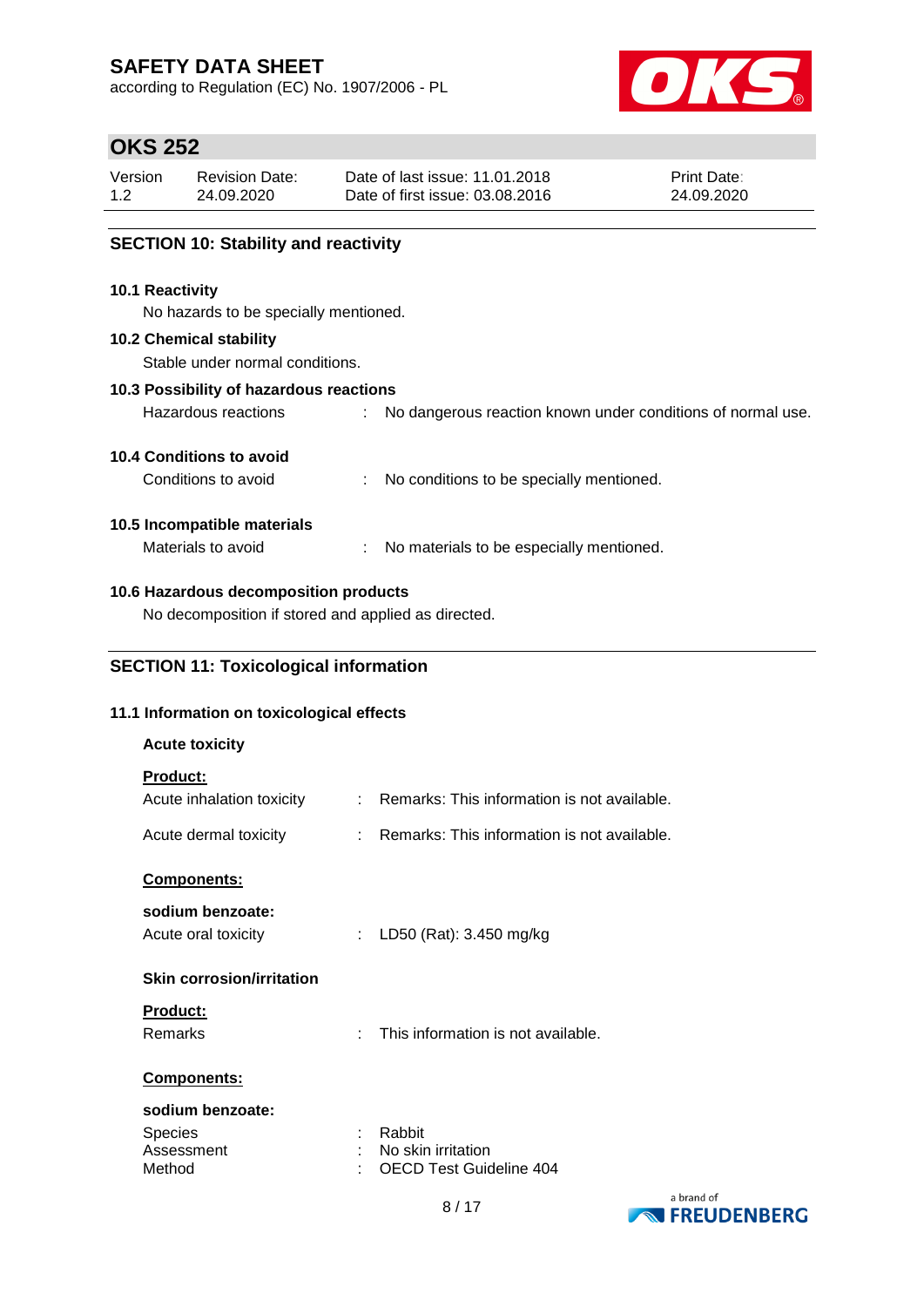according to Regulation (EC) No. 1907/2006 - PL



| Version<br>1.2 |                      | <b>Revision Date:</b><br>24.09.2020 |        | Date of last issue: 11.01.2018<br>Date of first issue: 03.08.2016 | <b>Print Date:</b><br>24.09.2020 |
|----------------|----------------------|-------------------------------------|--------|-------------------------------------------------------------------|----------------------------------|
|                | Result<br><b>GLP</b> |                                     | ÷<br>÷ | No skin irritation<br>yes                                         |                                  |
|                |                      | Serious eye damage/eye irritation   |        |                                                                   |                                  |
|                | Product:             |                                     |        |                                                                   |                                  |
|                | Remarks              |                                     |        | This information is not available.                                |                                  |
|                |                      | Components:                         |        |                                                                   |                                  |
|                |                      | sodium benzoate:                    |        |                                                                   |                                  |
|                | Species              |                                     |        | Rabbit                                                            |                                  |
|                | Assessment<br>Method |                                     |        | Irritating to eyes.<br><b>OECD Test Guideline 405</b>             |                                  |
|                | Result               |                                     |        | Irritating to eyes.                                               |                                  |
|                |                      | Respiratory or skin sensitisation   |        |                                                                   |                                  |
|                | <b>Product:</b>      |                                     |        |                                                                   |                                  |
|                | Remarks              |                                     |        | This information is not available.                                |                                  |
|                |                      | Components:                         |        |                                                                   |                                  |
|                |                      | sodium benzoate:                    |        |                                                                   |                                  |
|                | <b>Species</b>       |                                     |        | Guinea pig                                                        |                                  |
|                | Assessment           |                                     |        | Did not cause sensitisation on laboratory animals.                |                                  |
|                | Result               |                                     |        | Did not cause sensitisation on laboratory animals.                |                                  |
|                |                      | <b>Germ cell mutagenicity</b>       |        |                                                                   |                                  |
|                | <b>Product:</b>      |                                     |        |                                                                   |                                  |
|                |                      | Genotoxicity in vitro               |        | : Remarks: No data available                                      |                                  |
|                |                      | Genotoxicity in vivo                |        | : Remarks: No data available                                      |                                  |
|                |                      | Components:                         |        |                                                                   |                                  |
|                |                      | sodium benzoate:                    |        |                                                                   |                                  |
|                |                      | Genotoxicity in vitro               |        | : Test Type: Ames test                                            |                                  |
|                |                      |                                     |        | Test system: Salmonella typhimurium                               |                                  |
|                |                      |                                     |        | Method: OECD Test Guideline 471<br>Result: negative               |                                  |
|                |                      |                                     |        |                                                                   |                                  |
|                |                      | Genotoxicity in vivo                | t.     | Test Type: in vivo assay                                          |                                  |
|                |                      |                                     |        | Species: Rat<br>Method: OECD Test Guideline 475                   |                                  |
|                |                      |                                     |        | Result: negative                                                  |                                  |
|                |                      | Germ cell mutagenicity-As-          |        | Tests on bacterial or mammalian cell cultures did not show        |                                  |
|                |                      |                                     |        |                                                                   |                                  |

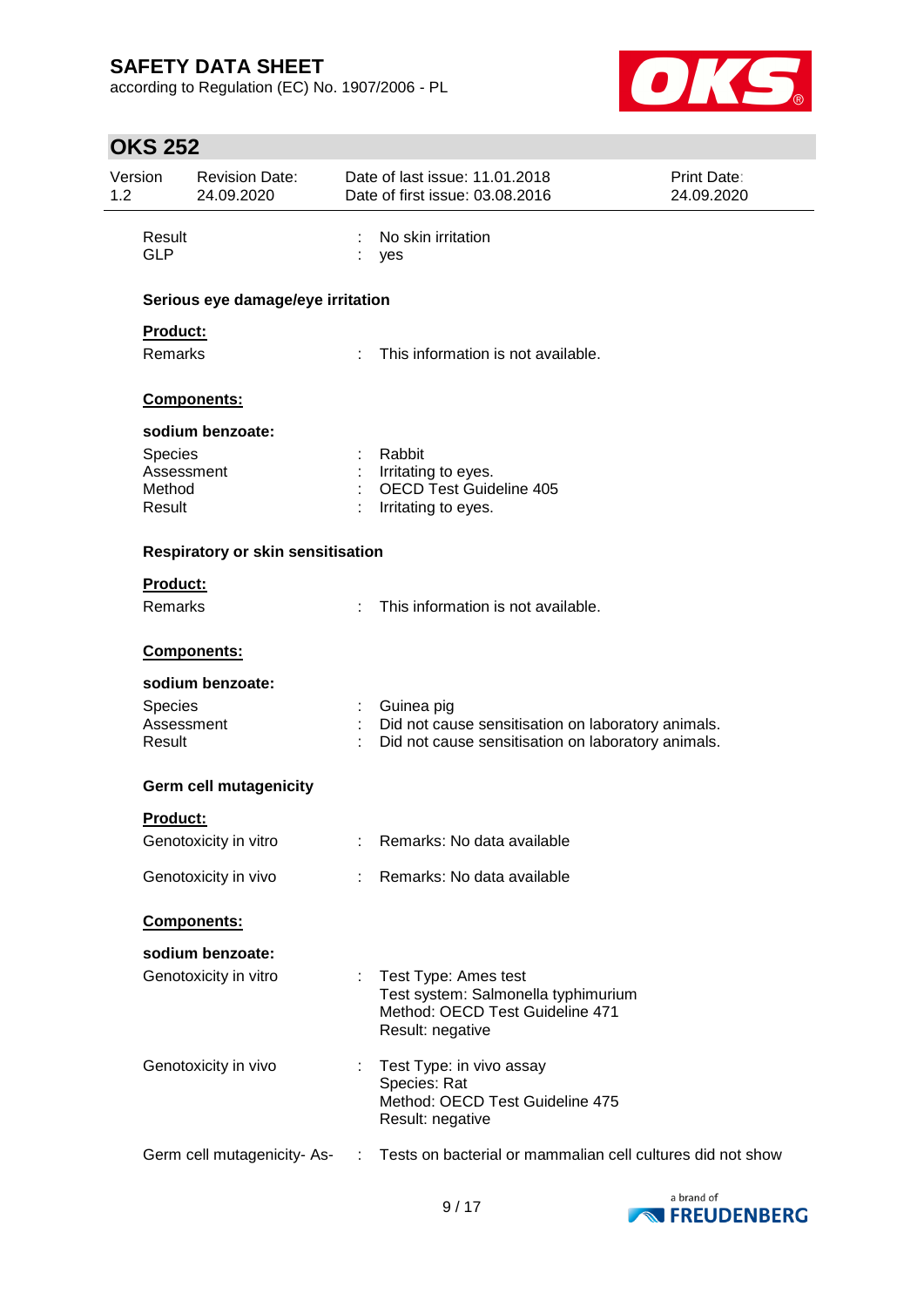according to Regulation (EC) No. 1907/2006 - PL



| 1.2 | Version                    | <b>Revision Date:</b><br>24.09.2020             |                             | Date of last issue: 11.01.2018<br>Date of first issue: 03.08.2016                               | Print Date:<br>24.09.2020 |
|-----|----------------------------|-------------------------------------------------|-----------------------------|-------------------------------------------------------------------------------------------------|---------------------------|
|     | sessment                   |                                                 |                             | mutagenic effects.                                                                              |                           |
|     |                            | Carcinogenicity                                 |                             |                                                                                                 |                           |
|     | Product:                   |                                                 |                             |                                                                                                 |                           |
|     | Remarks                    |                                                 |                             | No data available                                                                               |                           |
|     |                            | Components:                                     |                             |                                                                                                 |                           |
|     |                            | sodium benzoate:                                |                             |                                                                                                 |                           |
|     | ment                       | Carcinogenicity - Assess-                       | $\mathcal{L}^{\mathcal{L}}$ | No evidence of carcinogenicity in animal studies.                                               |                           |
|     |                            | <b>Reproductive toxicity</b>                    |                             |                                                                                                 |                           |
|     | Product:                   |                                                 |                             |                                                                                                 |                           |
|     |                            | Effects on fertility                            |                             | : Remarks: No data available                                                                    |                           |
|     | ment                       | Effects on foetal develop-                      |                             | : Remarks: No data available                                                                    |                           |
|     |                            | Components:                                     |                             |                                                                                                 |                           |
|     | sessment                   | sodium benzoate:<br>Reproductive toxicity - As- |                             |                                                                                                 |                           |
|     | Fertility                  | Teratogenicity                                  |                             | No toxicity to reproduction<br>No effects on or via lactation                                   |                           |
|     |                            | <b>Repeated dose toxicity</b>                   |                             |                                                                                                 |                           |
|     | Product:<br><b>Remarks</b> |                                                 |                             | This information is not available.                                                              |                           |
|     |                            | <b>Aspiration toxicity</b>                      |                             |                                                                                                 |                           |
|     | Product:                   | This information is not available.              |                             |                                                                                                 |                           |
|     |                            | <b>Further information</b>                      |                             |                                                                                                 |                           |
|     | Product:<br>Remarks        |                                                 | ÷                           | Information given is based on data on the components and<br>the toxicology of similar products. |                           |

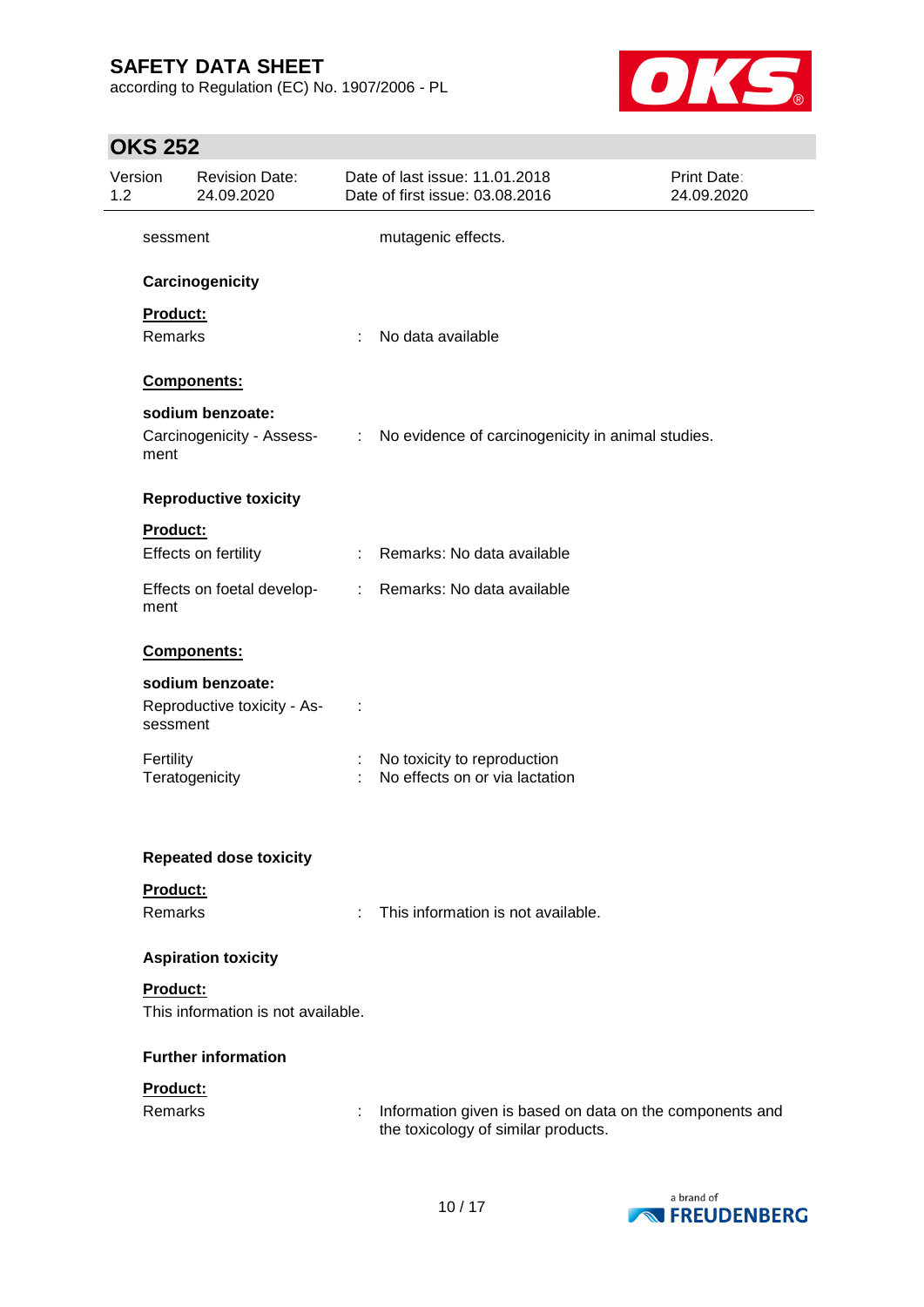according to Regulation (EC) No. 1907/2006 - PL



# **OKS 252**

| Version | <b>Revision Date:</b> | Date of last issue: 11.01.2018  | <b>Print Date:</b> |
|---------|-----------------------|---------------------------------|--------------------|
| 1.2     | 24.09.2020            | Date of first issue: 03.08.2016 | 24.09.2020         |

### **SECTION 12: Ecological information**

### **12.1 Toxicity**

| <b>Product:</b>                                                                     |    |                                                                                                                                                                     |
|-------------------------------------------------------------------------------------|----|---------------------------------------------------------------------------------------------------------------------------------------------------------------------|
| Toxicity to fish                                                                    |    | : Remarks: Harmful to aquatic organisms.                                                                                                                            |
| Toxicity to daphnia and other : Remarks: No data available<br>aquatic invertebrates |    |                                                                                                                                                                     |
| Toxicity to algae/aquatic<br>plants                                                 |    | : Remarks: No data available                                                                                                                                        |
| Toxicity to microorganisms                                                          |    | Remarks: No data available                                                                                                                                          |
| <b>Components:</b>                                                                  |    |                                                                                                                                                                     |
| sodium benzoate:                                                                    |    |                                                                                                                                                                     |
| Toxicity to fish                                                                    |    | : LC50 (Pimephales promelas (fathead minnow)): 484 mg/l<br>Exposure time: 96 h<br>Test Type: flow-through test                                                      |
| aquatic invertebrates                                                               |    | Toxicity to daphnia and other : LC50 (Daphnia magna (Water flea)): 650 mg/l<br>Exposure time: 48 h                                                                  |
| Toxicity to algae/aquatic<br>plants                                                 | ÷. | EC50 (Pseudokirchneriella subcapitata (microalgae)): > 30,5<br>mg/l<br>Exposure time: 72 h<br>Test Type: static test<br>Method: OECD Test Guideline 201<br>GLP: yes |

### **12.2 Persistence and degradability**

| <b>Product:</b>     |
|---------------------|
| Disabawa alah 1114. |

| Biodegradability                                                |   | : Remarks: No data available                              |
|-----------------------------------------------------------------|---|-----------------------------------------------------------|
| Physico-chemical removabil- : Remarks: No data available<br>ity |   |                                                           |
| <b>Components:</b>                                              |   |                                                           |
| sodium benzoate:<br>Biodegradability                            | ÷ | Result: rapidly biodegradable                             |
| 12.3 Bioaccumulative potential                                  |   |                                                           |
| <b>Product:</b>                                                 |   |                                                           |
| <b>Bioaccumulation</b>                                          | ÷ | Remarks: This mixture contains no substance considered to |

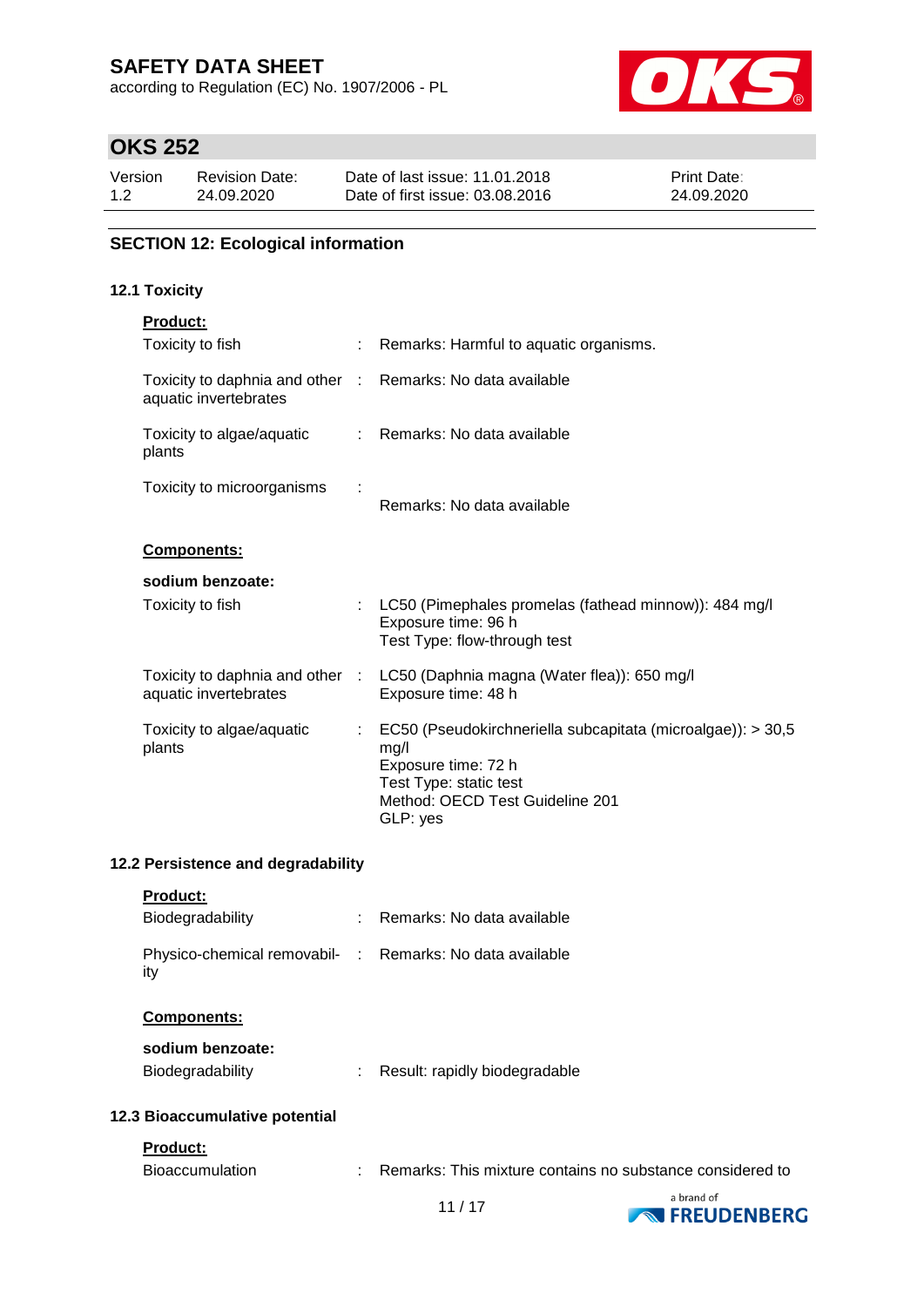according to Regulation (EC) No. 1907/2006 - PL



|                | <b>OKS 252</b>              |                                                    |   |                                                                                                                                                                                                            |                           |
|----------------|-----------------------------|----------------------------------------------------|---|------------------------------------------------------------------------------------------------------------------------------------------------------------------------------------------------------------|---------------------------|
| Version<br>1.2 |                             | <b>Revision Date:</b><br>24.09.2020                |   | Date of last issue: 11.01.2018<br>Date of first issue: 03.08.2016                                                                                                                                          | Print Date:<br>24.09.2020 |
|                |                             |                                                    |   | be persistent, bioaccumulating and toxic (PBT).<br>This mixture contains no substance considered to be very<br>persistent and very bioaccumulating (vPvB).                                                 |                           |
|                |                             | Components:                                        |   |                                                                                                                                                                                                            |                           |
|                | octanol/water               | sodium benzoate:<br>Partition coefficient: n-      | ÷ | log Pow: 1,88                                                                                                                                                                                              |                           |
|                |                             | 12.4 Mobility in soil                              |   |                                                                                                                                                                                                            |                           |
|                | <b>Product:</b><br>Mobility |                                                    |   | Remarks: No data available                                                                                                                                                                                 |                           |
|                |                             | Distribution among environ-<br>mental compartments |   | Remarks: No data available                                                                                                                                                                                 |                           |
|                |                             | 12.5 Results of PBT and vPvB assessment            |   |                                                                                                                                                                                                            |                           |
|                | <b>Product:</b>             |                                                    |   |                                                                                                                                                                                                            |                           |
|                | Assessment                  |                                                    |   | This substance/mixture contains no components considered<br>to be either persistent, bioaccumulative and toxic (PBT), or<br>very persistent and very bioaccumulative (vPvB) at levels of<br>0.1% or higher |                           |
|                |                             | Components:                                        |   |                                                                                                                                                                                                            |                           |
|                |                             | sodium benzoate:                                   |   |                                                                                                                                                                                                            |                           |
|                | Assessment                  |                                                    |   | Non-classified PBT substance. Non-classified vPvB sub-<br>stance.                                                                                                                                          |                           |
|                |                             | 12.6 Other adverse effects                         |   |                                                                                                                                                                                                            |                           |
|                | Product:<br>mation          |                                                    |   | Additional ecological infor- : No information on ecology is available.                                                                                                                                     |                           |

### **SECTION 13: Disposal considerations**

| 13.1 Waste treatment methods |                                                                                                                                                                                                                      |
|------------------------------|----------------------------------------------------------------------------------------------------------------------------------------------------------------------------------------------------------------------|
| Product                      | : The product should not be allowed to enter drains, water<br>courses or the soil.<br>Do not dispose of with domestic refuse.<br>Dispose of as hazardous waste in compliance with local and<br>national regulations. |

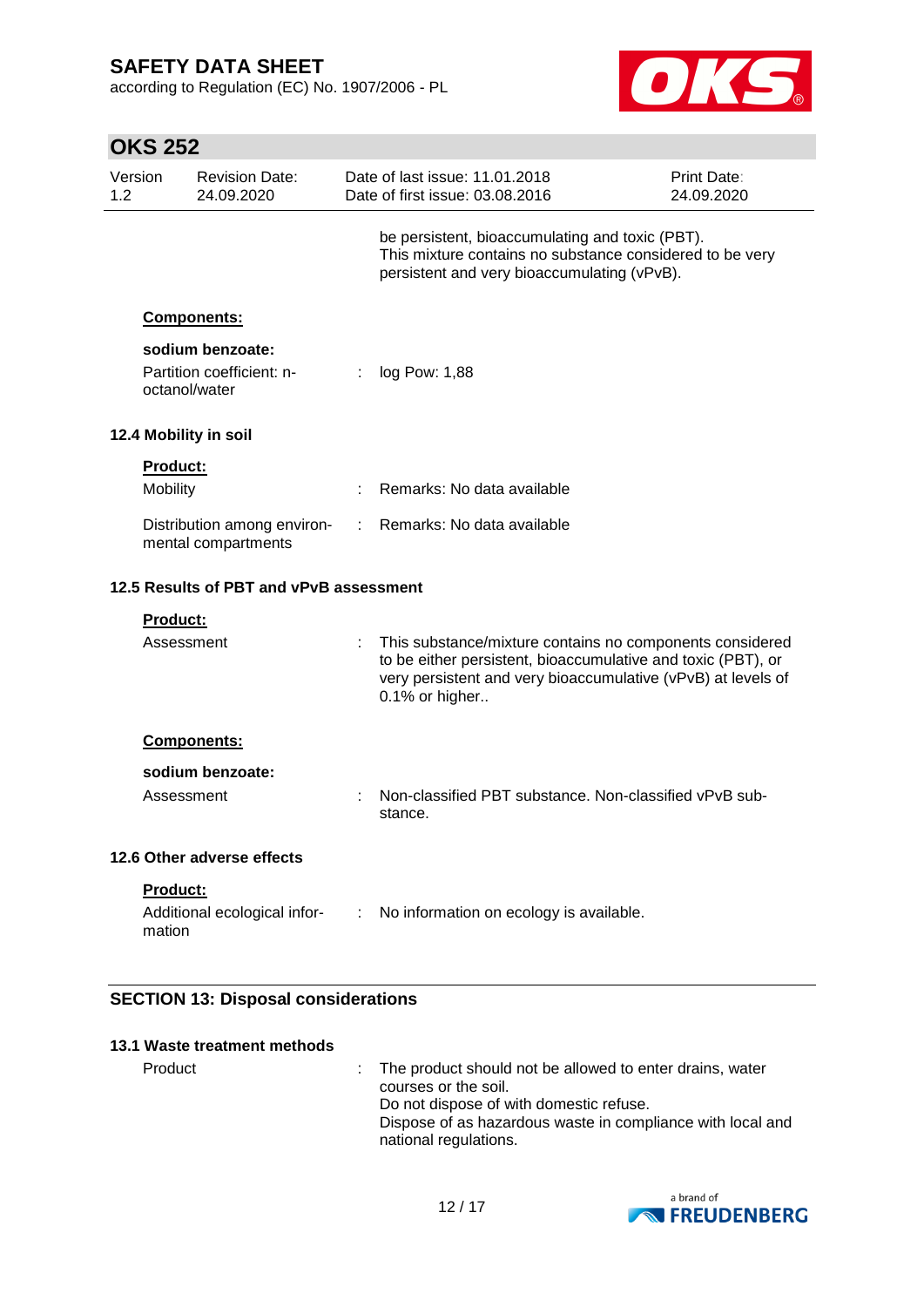according to Regulation (EC) No. 1907/2006 - PL



# **OKS 252**

| Version<br>1.2 | <b>Revision Date:</b><br>24.09.2020 | Date of last issue: 11.01.2018<br>Date of first issue: 03.08.2016                                                                                                      | Print Date:<br>24.09.2020 |
|----------------|-------------------------------------|------------------------------------------------------------------------------------------------------------------------------------------------------------------------|---------------------------|
|                |                                     | Waste codes should be assigned by the user based on the<br>application for which the product was used.                                                                 |                           |
|                | Contaminated packaging              | Packaging that is not properly emptied must be disposed of as<br>the unused product.<br>Dispose of waste product or used containers according to<br>local regulations. |                           |
|                |                                     | The following Waste Codes are only suggestions:                                                                                                                        |                           |
|                | Waste Code                          | : used product, unused product<br>12 01 12*, spent waxes and fats                                                                                                      |                           |
|                |                                     | uncleaned packagings<br>15 01 10, packaging containing residues of or contaminated<br>by hazardous substances                                                          |                           |

## **SECTION 14: Transport information**

### **14.1 UN number**

| <b>ADR</b>                        | ÷ | Not regulated as a dangerous good |
|-----------------------------------|---|-----------------------------------|
| <b>IMDG</b>                       | ÷ | Not regulated as a dangerous good |
| <b>IATA</b>                       |   | Not regulated as a dangerous good |
| 14.2 UN proper shipping name      |   |                                   |
| <b>ADR</b>                        | ÷ | Not regulated as a dangerous good |
| <b>IMDG</b>                       | ÷ | Not regulated as a dangerous good |
| <b>IATA</b>                       |   | Not regulated as a dangerous good |
| 14.3 Transport hazard class(es)   |   |                                   |
| <b>ADR</b>                        | ÷ | Not regulated as a dangerous good |
| <b>IMDG</b>                       | ÷ | Not regulated as a dangerous good |
| <b>IATA</b>                       | ÷ | Not regulated as a dangerous good |
| 14.4 Packing group                |   |                                   |
| <b>ADR</b>                        | t | Not regulated as a dangerous good |
| <b>IMDG</b>                       | ÷ | Not regulated as a dangerous good |
| <b>IATA (Cargo)</b>               | ÷ | Not regulated as a dangerous good |
| <b>IATA (Passenger)</b>           |   | Not regulated as a dangerous good |
| <b>14.5 Environmental hazards</b> |   |                                   |
| <b>ADR</b>                        | ÷ | Not regulated as a dangerous good |
| <b>IMDG</b>                       |   | Not regulated as a dangerous good |

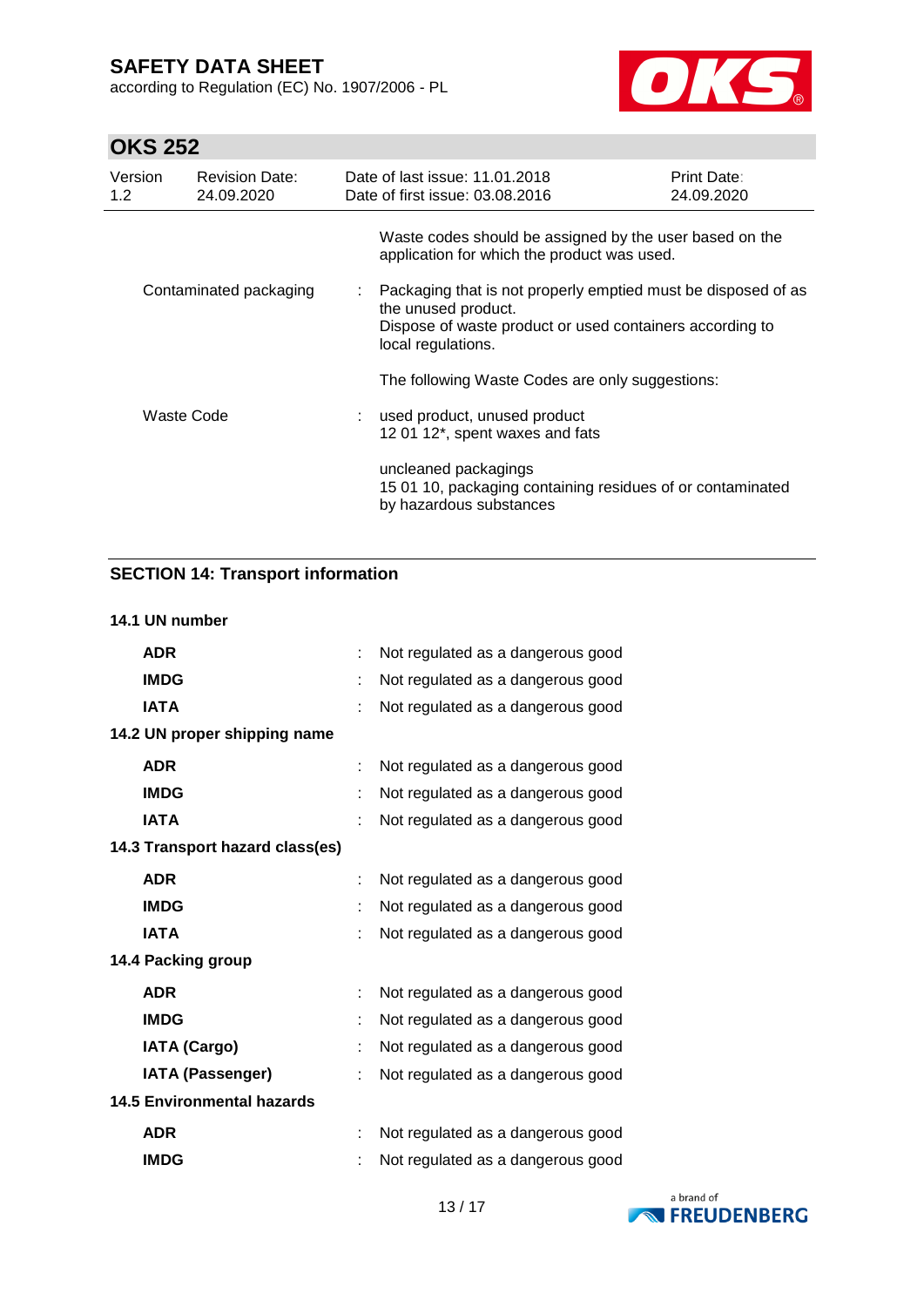according to Regulation (EC) No. 1907/2006 - PL



## **OKS 252**

| Version<br>1.2 | <b>Revision Date:</b><br>24.09.2020                                        | Date of last issue: 11.01.2018<br>Date of first issue: 03.08.2016       | <b>Print Date:</b><br>24.09.2020 |
|----------------|----------------------------------------------------------------------------|-------------------------------------------------------------------------|----------------------------------|
|                | <b>IATA (Passenger)</b>                                                    | Not regulated as a dangerous good                                       |                                  |
|                | <b>IATA (Cargo)</b><br>14.6 Special precautions for user<br>Not applicable | : Not regulated as a dangerous good                                     |                                  |
|                |                                                                            | 14.7 Transport in bulk according to Annex II of Marpol and the IBC Code |                                  |
| Remarks        |                                                                            | : Not applicable for product as supplied.                               |                                  |
|                | CECTION 15, Begulatory information                                         |                                                                         |                                  |

### **SECTION 15: Regulatory information**

#### **15.1 Safety, health and environmental regulations/legislation specific for the substance or mixture**

| REACH - Candidate List of Substances of Very High<br>Concern for Authorisation (Article 59).                                                         |                               | : This product does not contain sub-<br>stances of very high concern (Regu-<br>lation (EC) No 1907/2006 (REACH),<br>Article 57). |
|------------------------------------------------------------------------------------------------------------------------------------------------------|-------------------------------|----------------------------------------------------------------------------------------------------------------------------------|
| REACH - List of substances subject to authorisation<br>(Annex XIV)                                                                                   |                               | Not applicable                                                                                                                   |
| Regulation (EC) No 1005/2009 on substances that de-<br>plete the ozone layer                                                                         | ÷.                            | Not applicable                                                                                                                   |
| Regulation (EU) 2019/1021 on persistent organic pollu-<br>tants (recast)                                                                             |                               | : Not applicable                                                                                                                 |
| Regulation (EC) No 649/2012 of the European Parlia-<br>ment and the Council concerning the export and import<br>of dangerous chemicals               | $\mathcal{I}^{\mathcal{I}}$ . | Not applicable                                                                                                                   |
| REACH - Restrictions on the manufacture, placing on<br>the market and use of certain dangerous substances,<br>preparations and articles (Annex XVII) | ÷.                            | Not applicable                                                                                                                   |
| Seveso III: Directive 2012/18/EU of the European Parliament and of the Council on the control of                                                     |                               |                                                                                                                                  |

major-accident hazards involving dangerous substances. Not applicable

| Volatile organic compounds | Directive 2010/75/EU of 24 November 2010 on industrial  |
|----------------------------|---------------------------------------------------------|
|                            | emissions (integrated pollution prevention and control) |
|                            | Volatile organic compounds (VOC) content: 0.9 %         |

### **Other regulations:**

Act of 25 February 2011 on the Chemical Substances and Their Mixtures (consolidated text Dz. U. 2015, item 1203).

Regulation (EC) No 1272/2008 of the European Parliament and of the Council of 16 December 2008 on classification, labelling and packaging of substances and mixtures, amending and repealing Directives 67/548/EEC and 1999/45/EC, and amending Regulation (EC) No 1907/2006 (Official Journal of the European Union L 353 from 31.12.2008) with further adaptation to technical progress (ATP 1-7).

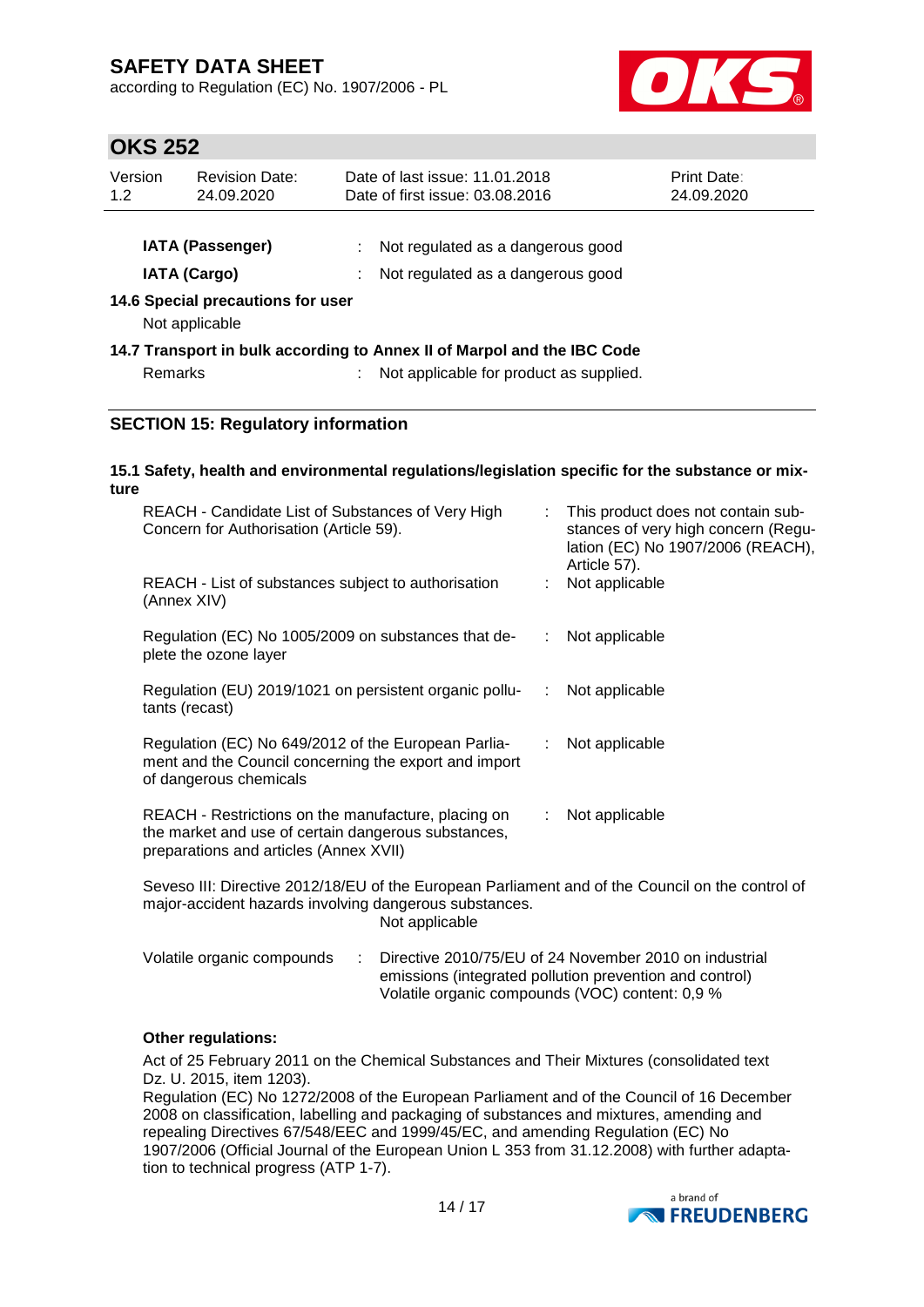according to Regulation (EC) No. 1907/2006 - PL



## **OKS 252**

| Version | <b>Revision Date:</b> | Date of last issue: 11.01.2018  | <b>Print Date:</b> |
|---------|-----------------------|---------------------------------|--------------------|
| 1.2     | 24.09.2020            | Date of first issue: 03.08.2016 | 24.09.2020         |

Regulation (EC) No 1907/2006 of the European Parliament and of the Council of 18 December 2006 concerning the Registration, Evaluation, Authorisation and Restriction of Chemicals (REACH), establishing a European Chemicals Agency, amending Directive 1999/45/EC and repealing Council Regulation (EEC) No 793/93 and Commission Regulation (EC) No 1488/94 as well as Council Directive 76/769/EEC and Commission Directives 91/155/EEC, 93/67/EEC, 93/105/EC and 2000/21/EC (Official Journal of the European Union L 396 from 30.12.2006, as amended).

Commission Regulation (EU) 2015/830 of 28 May 2015 amending Regulation (EC) No 1907/2006 of the European Parliament and of the Council on the Registration, Evaluation, Authorisation and Restriction of Chemicals (REACH)

Ordinance of the Minister of Health of 10 August 2012 concerning the criteria and procedure of classification of chemical substances and their mixtures (consolidated text Dz. U. of 2015., pos. 208).

Ordinance of the Minister of Economy, Labour and Social Policy of 21st December 2005 concerning the basic requirements for personal protective equipment (Dz. U. Nr. 259, item 2173). Ordinance of the Minister of Labour and Social Policy of 12 June 2018 concerning the highest allowable concentrations and levels of the agents harmful for health in the workplace (Dz.U 2018 pos 1286).

Ordinance of the Minister of Health of 2nd February 2011 concerning tests and measurement of agents harmful for health in the workplace (Dz. U. Nr. 33, item 166).

Ordinance of the Minister of Health of 30th December 2004 on the health and safety of workers related to chemical agents at work (Dz. U. from 2005, Nr. 11, item 86, as amended).

Act of 14 December 2012. on Waste (Journal of Laws of 2013. pos. 21, as amended).

Act of 13 June 2013. On packaging and packaging waste Journal. U. of 2013. Item. 888, as amended).

Ordinance of the Minister of Environment of 9th December 2014 on Waste Catalog (Dz. U. 2014 item 1923).

Ordinance of the Minister of Environment on the requirements for carrying out the process of thermal treatment of waste and how to deal with waste produced in the process. (Dz. U. of 2016., Pos. 108)

Act of 19 August 2011 on transport of dangerous goods (Dz. U. Nr. 227, item 1367, as amended).

Government Statement of 26 July 2005 on enforcing of changes Annexes A and B of European Agreement concerning international transport of dangerous goods by road (ADR) (Dz. U. Nr. 178, item 1481, as amended).

Ordinance of the Minister of Health of 20th April 2012 concerning labeling of containers of dangerous substances and dangerous mixtures and some mixtures ((consolidated text) Dz. U. z 2015 nr. 0 poz. 450).

Ordinance of the Minister of Health of 11th June 2012 concerning categories of dangerous substances and dangerous mixtures for which containers must be fitted with child-resistant fastenings and a tactile warning of danger (Dz. U. from 2012, item 688 as amended).

### **15.2 Chemical safety assessment**

This information is not available.

### **SECTION 16: Other information**

### **Full text of H-Statements**

H319 : Causes serious eye irritation.

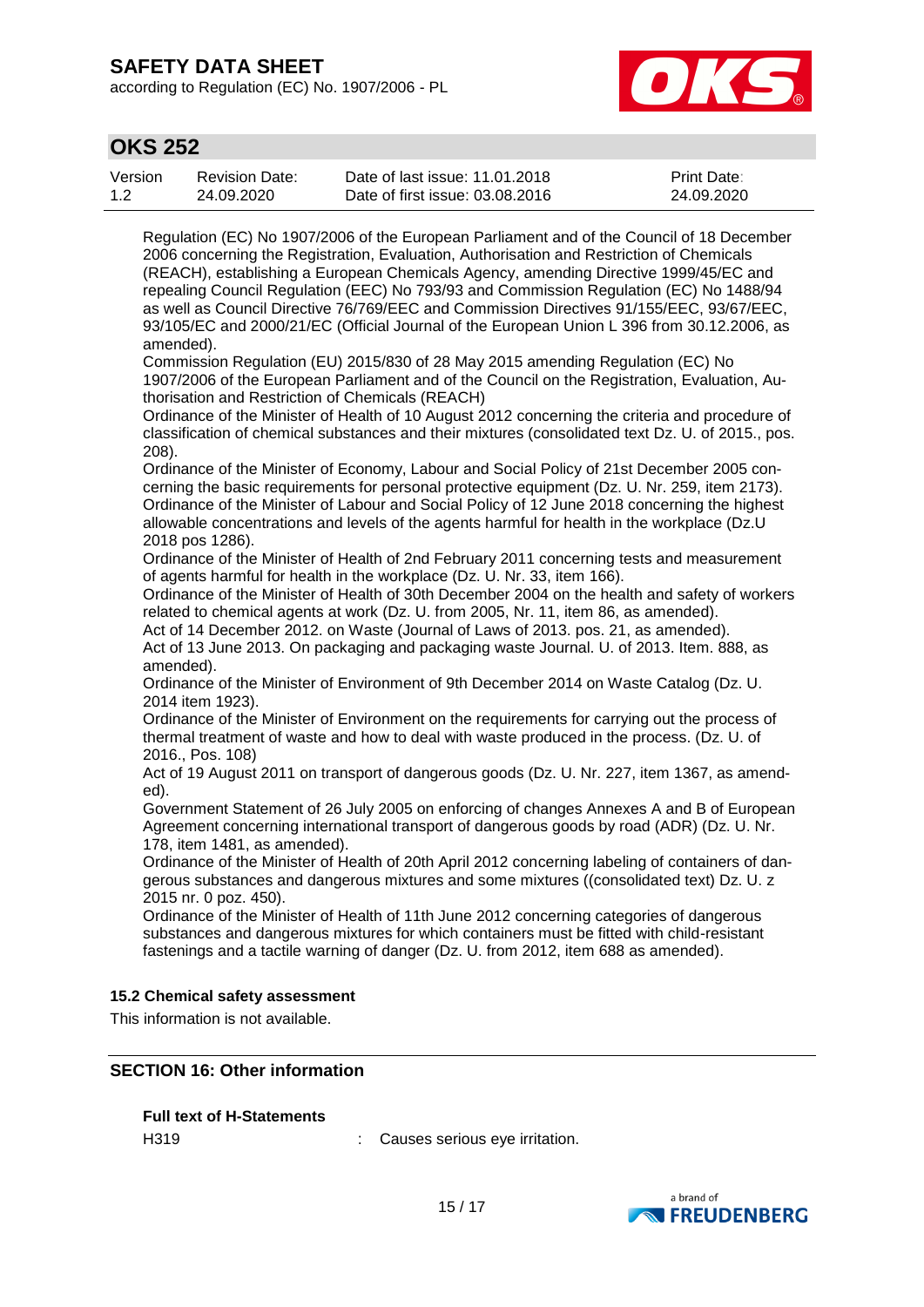according to Regulation (EC) No. 1907/2006 - PL



## **OKS 252**

| Version | <b>Revision Date:</b> | Date of last issue: 11.01.2018  | <b>Print Date:</b> |
|---------|-----------------------|---------------------------------|--------------------|
| 1.2     | 24.09.2020            | Date of first issue: 03.08.2016 | 24.09.2020         |

#### **Full text of other abbreviations**

ADN - European Agreement concerning the International Carriage of Dangerous Goods by Inland Waterways; ADR - European Agreement concerning the International Carriage of Dangerous Goods by Road; AICS - Australian Inventory of Chemical Substances; ASTM - American Society for the Testing of Materials; bw - Body weight; CLP - Classification Labelling Packaging Regulation; Regulation (EC) No 1272/2008; CMR - Carcinogen, Mutagen or Reproductive Toxicant; DIN - Standard of the German Institute for Standardisation; DSL - Domestic Substances List (Canada); ECHA - European Chemicals Agency; EC-Number - European Community number; ECx - Concentration associated with x% response; ELx - Loading rate associated with x% response; EmS - Emergency Schedule; ENCS - Existing and New Chemical Substances (Japan); ErCx - Concentration associated with x% growth rate response; GHS - Globally Harmonized System; GLP - Good Laboratory Practice; IARC - International Agency for Research on Cancer; IATA - International Air Transport Association; IBC - International Code for the Construction and Equipment of Ships carrying Dangerous Chemicals in Bulk; IC50 - Half maximal inhibitory concentration; ICAO - International Civil Aviation Organization; IECSC - Inventory of Existing Chemical Substances in China; IMDG - International Maritime Dangerous Goods; IMO - International Maritime Organization; ISHL - Industrial Safety and Health Law (Japan); ISO - International Organisation for Standardization; KECI - Korea Existing Chemicals Inventory; LC50 - Lethal Concentration to 50 % of a test population; LD50 - Lethal Dose to 50% of a test population (Median Lethal Dose); MARPOL - International Convention for the Prevention of Pollution from Ships; n.o.s. - Not Otherwise Specified; NO(A)EC - No Observed (Adverse) Effect Concentration; NO(A)EL - No Observed (Adverse) Effect Level; NOELR - No Observable Effect Loading Rate; NZIoC - New Zealand Inventory of Chemicals; OECD - Organization for Economic Co-operation and Development; OPPTS - Office of Chemical Safety and Pollution Prevention; PBT - Persistent, Bioaccumulative and Toxic substance; PICCS - Philippines Inventory of Chemicals and Chemical Substances; (Q)SAR - (Quantitative) Structure Activity Relationship; REACH - Regulation (EC) No 1907/2006 of the European Parliament and of the Council concerning the Registration, Evaluation, Authorisation and Restriction of Chemicals; RID - Regulations concerning the International Carriage of Dangerous Goods by Rail; SADT - Self-Accelerating Decomposition Temperature; SDS - Safety Data Sheet; SVHC - Substance of Very High Concern; TCSI - Taiwan Chemical Substance Inventory; TRGS - Technical Rule for Hazardous Substances; TSCA - Toxic Substances Control Act (United States); UN - United Nations; vPvB - Very Persistent and Very Bioaccumulative

### **Further information**

This safety data sheet applies only to products as originally packed and labelled. The information contained therein may not be reproduced or modified without our express written permission. Any forwarding of this document is only permitted to the extent required by law. Any further, in particular public, dissemination of the safety data sheet (e.g. as a document for download from the Internet) is not permitted without our express written consent. We provide our customers with amended safety data sheets as prescribed by law. The customer is responsible for passing on safety data sheets and any amendments contained therein to its own customers, employees and other users of the product. We provide no guarantee that safety data sheets received by users from third parties are up-to-date. All information and instructions in this safety data sheet have been compiled to the best of our knowledge and are based on the information available to us on the day of publication. The information provided is intended to describe the product in relation to the required safety measures; it is neither an assurance of characteristics nor a guarantee of the product's suitability for particular applications and does not justify any contractual legal relationship. The existence of a safety data sheet for a particular jurisdiction does not necessarily mean